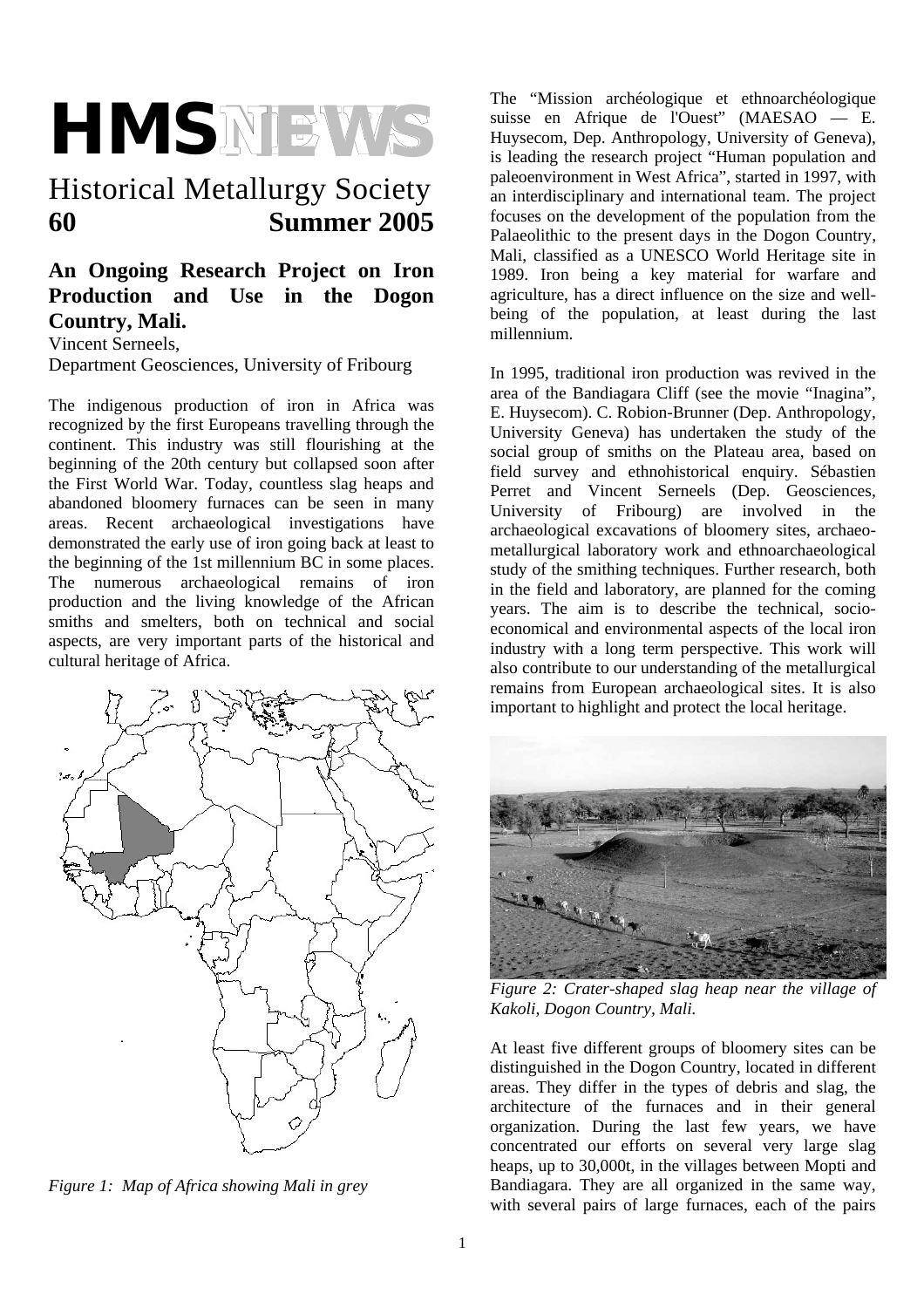surrounded by a crater of debris, up to 7m high (Figure 2). The slag assemblages look similar, mainly grey fayalitic tapped slag, associated with a few blocks with straw imprints and numerous plates of contaminated and vitrified soil. A huge number of clay tuyère fragments were found. In 2003, the upper part of two still standing furnaces, were seen in the slag heap of Kakoli. The excavations at Fiko in 2004, allowed the identification of two damaged furnace bases. During February 2005, a very well preserved furnace has been studied at the site of Koundiouli near the village of Kéma (Figures 3 and 4).

The furnace itself is surprisingly large: the internal volume can be estimated up to  $3.5m<sup>3</sup>$ . The inner chamber is 2m long and 1.6m wide. The lower part is dug into the ground. At the ground level, the wall is pierced by 17 large apertures on the sides and the rear, for the tuyères. The total preserved height is 2.5m, probably not far from the original one. The lower part

of the walls were built using plates of vitrified soil and sandy clay mixed with straw as binder. For the upper



*Figure 3: General view of the furnace excavated at Koundiouli near Kéma, Dogon Country, Mali.* 



*Figure 4 : The furnace of Koundiouli near Kéma, Dogon Country, Mali. Sections (a, b), front wall view (c) and plan (d).*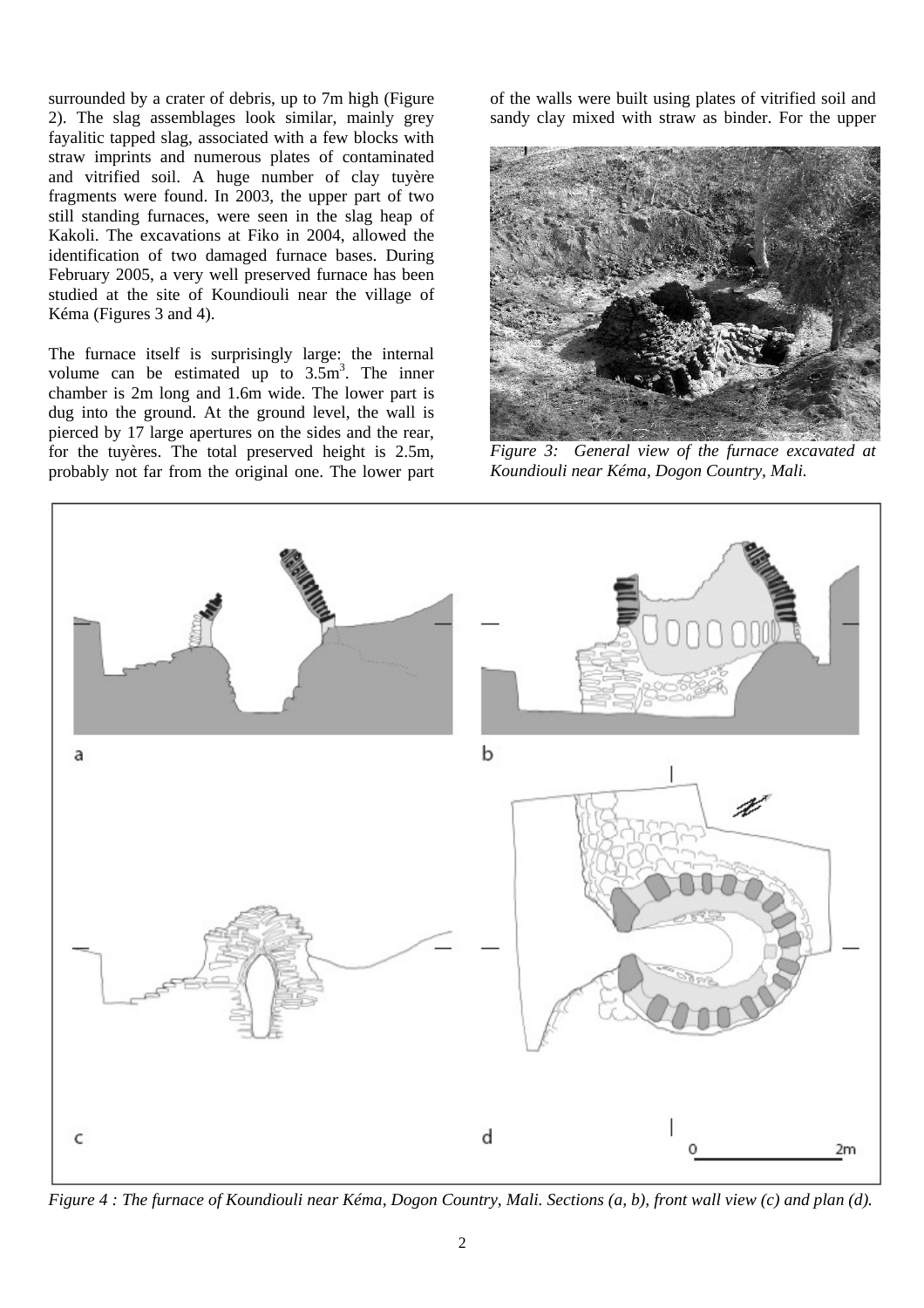part, broken tuyères were used. The inner surface is protected with a layer of clay. These very large furnaces were certainly using natural draft, as there is clearly no place for the bellows.

This group of sites, sharing a specific technology, were operated on a large scale. There are few , but the industry was active for at least for 500 years (AD1400– 1900). They clearly played an important role in the production of iron for other parts of Dogon Country and probably also the Niger valley to the North where successive large kingdoms developed from the 11th century.

#### **More information**

Annual reports are published in the Jahresbericht Schweizerisch-Liechtensteinische Stiftung für archäologische Forschungen im Ausland (Zürich). The official web site of the project:

http://archeo.unige.ch/ounjougou/ A video of the 1995 bloomery smelting: http://archeo.unige.ch/inagina/ Archeometallurgy at the University of Fribourg: http://www.unifr.ch/geosciences/

Email: vincent serneels@unifr.ch

### **Journeys in Search of Iron**

Jake Keen

I want to tell you about two journeys. Firstly, I am planning to visit settlements in East and West Africa and central India so remote that traders carrying car springs to sell as scrap iron have not yet arrived in the markets. In consequence the ancient craft of smelting iron in small clay bloomery furnaces survives . . . just.

For decades anthropologists, archaeologists and archaeometallurgists have been recording surviving smelting traditions. There is a huge body of academic literature on the subject, but nothing for the general reader. My aim is to tell the story of the extraordinary transformation of rock into iron via this journey and a second one I embarked on in 1991.

At that time I was running the Ancient Technology Centre in Dorset, an outdoor education centre built on the premise that children learn best by doing, as in the old proverb,

"Tell me something and I'll forget it; Show me something and I'll remember it; Let me do something and I'll understand it."



*Figure 1. School children building a furnace (1996)*

Each day our visitors had the time of their lives getting very dirty turning bark into rope, clay into pots, flint into tools, chalk into cob, reed into thatch, wood into charcoal and so on. What could loosely be called experimental archaeology. As most of our structures and activities seemed to be focussed on the Iron Age (there was no National Curriculum then) it seemed natural to explore the technology that gave the period its name.

I'd been inspired first by Peter Reynold's smelting failures at Butser and then by Peter Crew's successes at Plas Tan Y Bwlch. Lacking any archaeological model, access to a laboratory or a sound education in chemistry, I thought the best bet would be to concentrate on the craft involved. Could we, through trial and error, with no master to guide us, learn how to smelt iron in less than a century or two?

We had irregular success; an excellent smelt might be followed by a failure even though we thought we had copied the first one in every detail. We discovered that the process is much harder than smelting tin or copper, both of which we had tried before. The puzzle of why the copper and bronze ages which needed very rare ores should have preceded iron, with its abundant ore, was partly explained. We also found out that when we lacked good scientific explanations for failure or success semi-magical ones clamoured for attention, e.g. "It must have been the banana skins that made the difference". It gradually became clear that smelting iron in a pre-scientific age would:

- (i) encourage a conservative approach (if something works well, keep doing it)
- (ii) make it impossible to distinguish between the efficacy of propitiatory rituals (e.g. sacrificing a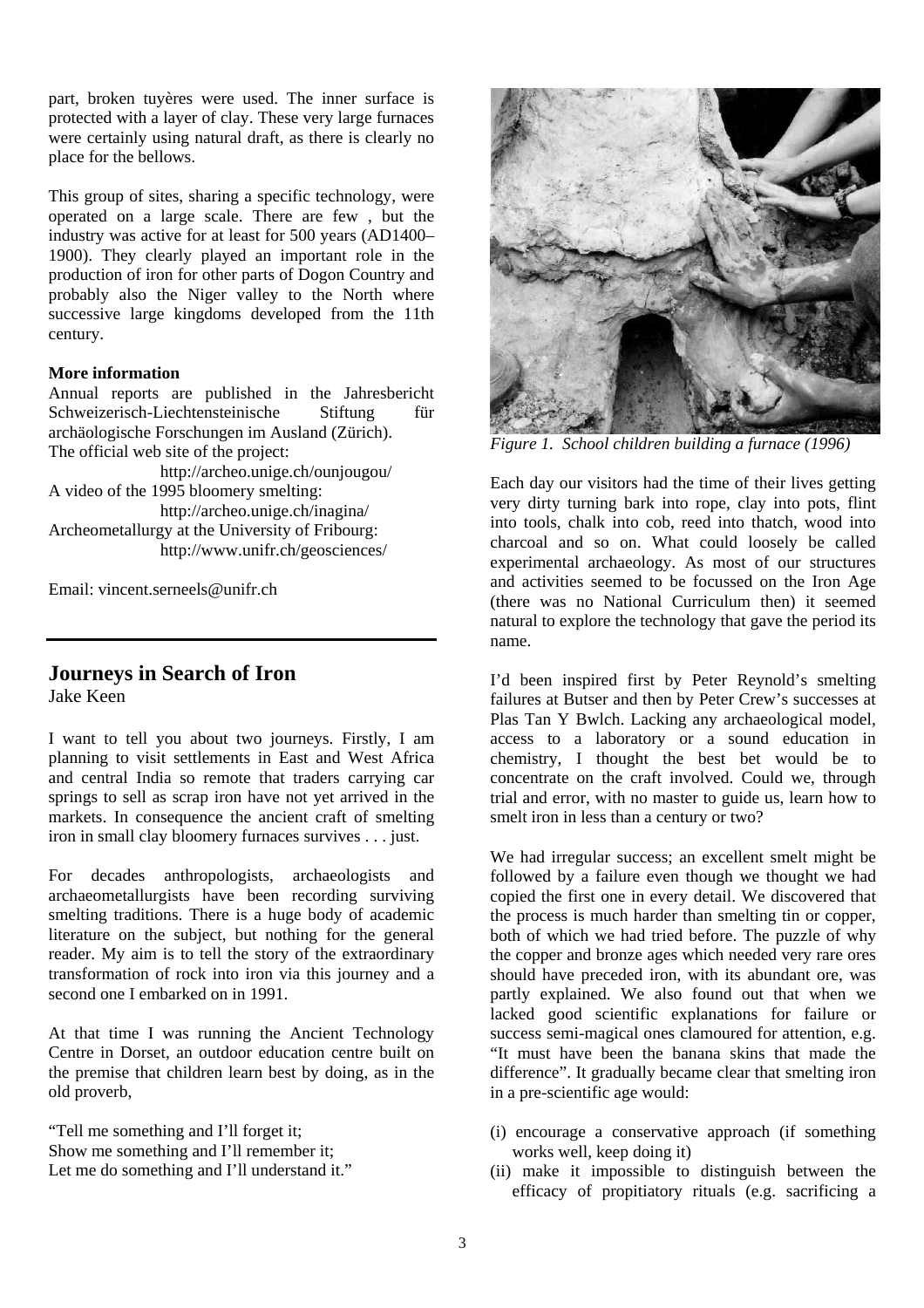chicken or donating a banana skin to the furnace) and the effectiveness of your bellows technique or ore charging procedure)

(iii) result in time in the entire smelting process becoming ritualised.

In 1994 I was invited to the World Archaeological Congress in India to give a paper on teaching children about ancient technology. I took the opportunity to look at the real thing by travelling south to Madhya Pradesh. Six family groups were gathered outside the modern steel works in Bhilai to demonstrate bloomery iron smelting. The families were from different villages each with a different design of furnace. To observe this craft being practiced with the assurance of people who had clearly been taught and then mastered their skills over a lifetime was even more inspiring than seeing Peter Crew's focussed, determined experiments. I have been trying to reproduce the quality of the best of their blooms ever since.



*Figure 2. An iron smelting furnace at Bhilai, Madhya Pradesh, India in 1994. The husband is bottom left watching the slag tapping hole while his wife works the bellow. In the background can be seen various onlookers and the author taking notes.* 

The aim of the second journey has been to learn how to produce a good quality, well consolidated bloom, every time. In my dream, at the end of my smelting journey (and the book), three of the best storytellers in the land reveal the true story of the Sword in the Stone. They are accompanied, hour after hour, by the whoosh of three huge hand bellows. The wrapt faces of an audience of 200 are lit by the magenta and blue glow from the top of the furnace. Suddenly, a searing light illuminates the gathering who shrink backwards. I pull a sizzling bloom from the furnace and beat out a blade as arcs of luminous slag spray from my hammer. I reheat, hammer, reheat, fold, reheat, hammer until bit by bit I draw out the blade in the shape of a sword. The Lady of the Lake sings a finale of mesmerising beauty.

These two journeys, the geographical and the technological, are shadowed by another. The process of bloomery iron smelting, certainly the experimental variety, resembles alchemy: an endless series of procedures designed to refine something worthless or mundane into something very special. The same kind of transmutation is needed to turn the muddled ore of promising ideas and awkward doubts into the coherent, gleaming bloom of a book. Apart from the absurdity of trying to recreate a long forgotten and redundant skill and travelling to dangerous parts of the world to investigate an activity hardly anyone locally values any more, the difficulty of trying to distil meaning from what to many is a nerdish obsession is perhaps the hardest task.

Would you be interested in the book, joining me for a smelt (there will probably be several smelts over the next year or two in-between trips to India and Africa), or attending the story telling event (Drawing the Sword from the Stone)? Let me know.

Email: jakekeen@hotmail.com

### **Further results from Upper Forge, Coalbrookdale**  Paul Belford

We have been continuing our excavations at the Upper Forge site in Coalbrookdale this summer. Last year we found the putative remains of a cementation steel furnace (see HMS News 59). This year we have found a second furnace, in a much better state of preservation. Both furnaces appear to have been in use from c.1620 to c.1680, and were built by the Brooke family as one of a series of investments in the Coalbrookdale complex.

Hitherto we had only found structural remains, but this year we have recovered metallurgical residues. These come from the demolition layer infilling one of the stokeholes at ash-pit level. These remains comprise burnt bricks and sandstone (presumably from the cementation 'chest'), as well as a fragment of arched brickwork (presumably from the roof of the reverberatory chamber) — all covered in an iron-rich residue reminiscent of that found on later cementation furnace remains (e.g. those excavated by David Cranstone and ARCUS). We also have a piece of what can only be described as 'crozzle' (to use a later Sheffield term).

This appears to represent the earliest metallurgical evidence for cementation steelmaking in England.

Email: paul.belford@ironbridge.org.uk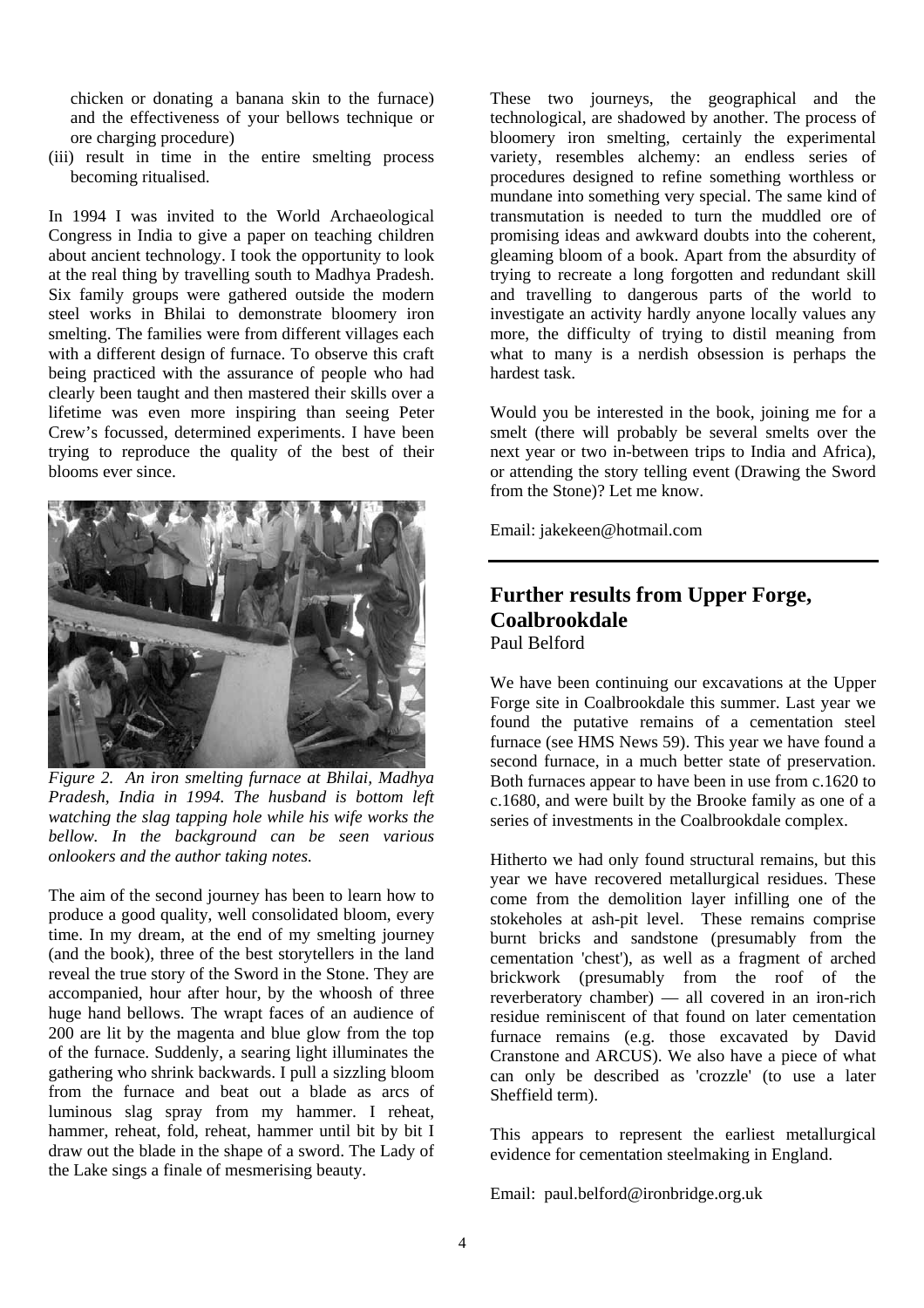#### CONFERENCE REPORT

# **Metallurgy — a touchstone for crosscultural interaction 28th–30th April 2005**  Duncan Hook

The conference 'Metallurgy — a touchstone for crosscultural interaction' was held in the Clore Centre at the British Museum. It is the latest in a series of conferences on ancient metallurgy held at the BM spanning the last 30 years or so, but different in that it was organised in honour of Paul Craddock on his retirement, celebrating his enormous contribution to the study and understanding of metallurgy. His interest in metallurgy covers all alloys, stretching from their very earliest inception right through to the modern day, and from every corner of the globe. The conference was therefore potentially extremely wide in its remit, thus a theme was chosen which aimed to show how metallurgy was an indicator of cross-cultural interaction.



*Figure 1. Delegates taking in some of the excellent posters* 

The 'local' BM organising committee of Susan La Niece, Duncan Hook and Nigel Meeks were supplemented by a number recent departees from the Museum who willingly came back to help — Janet Lang, Mike Cowell and Ian Freestone. Input and assistance from the Advisory Committee of Alessandra Giumla-Mair, Peter Northover, Thilo Rehren and Mike Wayman was also gratefully received.

The conference was opened by the Director of the BM, Neil MacGregor, who welcomed all the delegates warmly and reflected on Paul's career, touching on the importance of research and international contacts.

The first day concentrated on early metallurgy from many parts of Europe and the Near East, and included studies on copper production, lead isotopes, trade and

the palaeo-pollution records preserved in peat bogs. The day finished with an evening lecture by Paul Craddock. The talk was introduced by Sheridan Bowman, who told us that Paul had joined the BM in the summer of 1966, and gained his PhD from the Institute of Archaeology on 'The Composition of copper-alloys through Classical Antiquity'. He has since worked in many countries all over the world, and even in parts of Wales. Paul's superbly entertaining lecture was entitled 'The end of an old fraud: the story of Charles Dawson's cast iron statuette', and was followed by a wine reception.

The second day began with a session focussed on technology and innovation, and covered experimental archaeometallurgy, furnaces, crucibles, iron smelting and rotary motion techniques. Also included were papers on the uses of copper in the goldsmith's workshop and copper in the industrial age.



*Figure 2. Delegates enjoying the evening reception* 

The third session was entitled 'Asian interactions' with papers on the development of metallurgy and artefacts from Thailand, China, Japan, Korea, India, Russia and the Near East, covering many periods and a range of materials including iron, bronze and the precious metals.

The fourth session concentrated on African metal production and trade. The session included papers on tin and bronze in the Late Iron Age of southern Africa, technology transfer within an Islamic world system, copper-based technology at the time of the Mali Empire, the human factor in African iron slag, and tracing West African gold.

The conference wouldn't have been complete without the final session on zinc and brass, which concentrated on the development of early brasses from many parts of the world and the early industrial-scale production in India and China.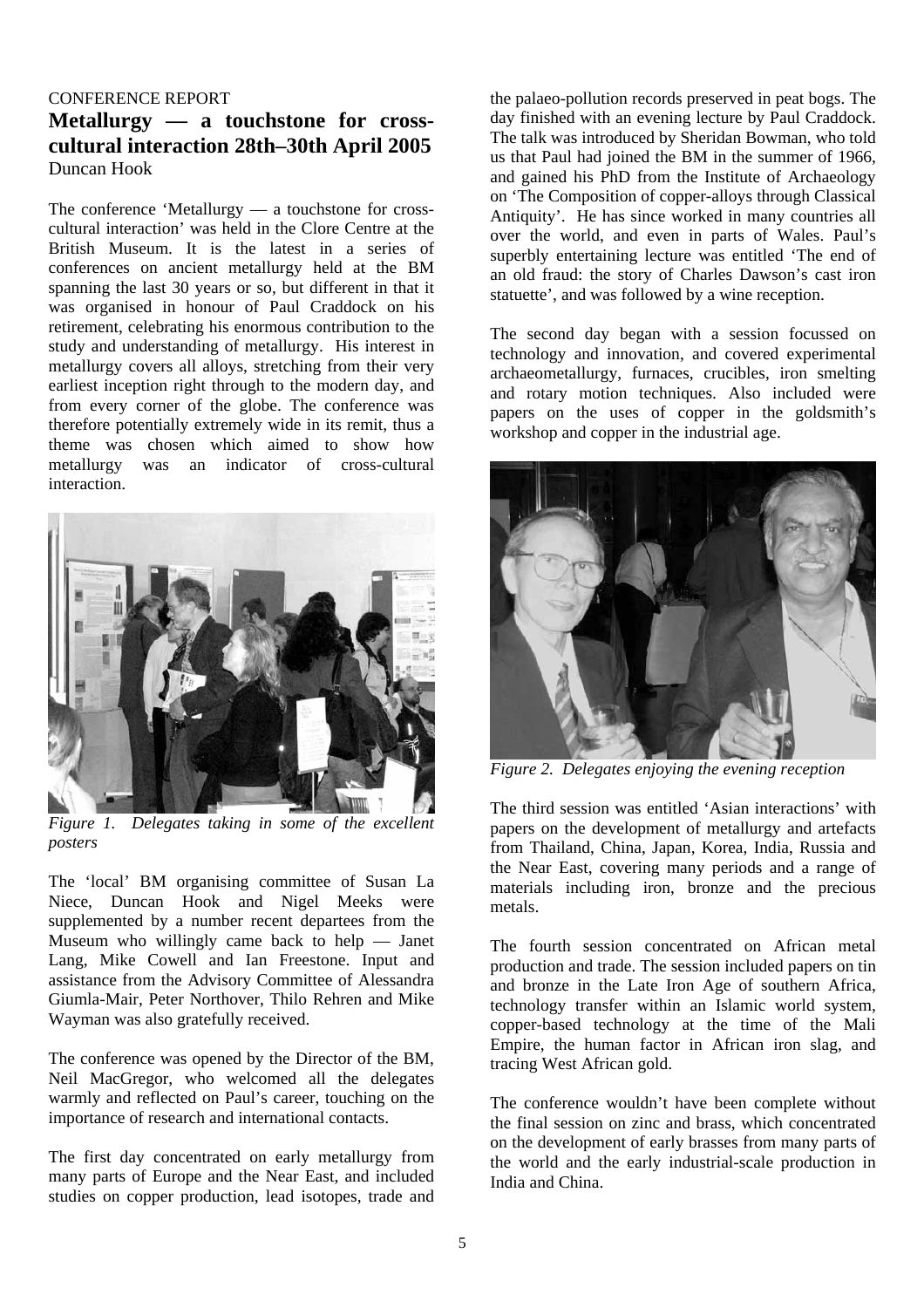Almost 70 posters were presented in two main sessions — once again a very wide range of topics were covered and provoked a lot of interest and debate. Some of the 'posters' were actually PC-based presentations shown in the IT suite, adding to the audio-visual variety introduced earlier by films on martial arts swords from India and on the discovery of zinc production in India.

The conference ended with an evening reception in the wonderfully appropriate setting of the 'Enlightenment Gallery'.

All three days were packed with high quality oral and poster presentations, the entire event running smoothly due in no small measure to the hard work of a large number of Museum staff and the skill and the organisation of the projectionists. In addition, there was a terrific, friendly and positive atmosphere which was sustained over the whole three days.

The organising committee are pleased to say that Archetype books have agreed to publish a volume based on a selection of refereed papers presented at the conference. This volume will hopefully be a fitting record of the conference and will reflect just some of Paul Craddock's interests and achievements over the past 40 years.



*Figure 3. Paul as an Etruscan pendant*

### CONFERENCE REPORT **Pre-Industrial Iron Symposium, 2004**  Skip Williams

The Pre-Industrial Iron Symposium was held in Cooperstown NY, 9th to 11th October 2004. The event drew in a diverse crowd of over a hundred; archaeologist, historian, smith, collier, and re-enactor. Oral presentations, given during lunch and in the evening, introduced us to development of the American iron industry, the technology of crucible steel (pulad) production, the ornamental use of iron through the Spanish Renaissance and a variety of other subjects. The audience had a selection of demonstrations to choose from during the morning and afternoon hours. Smelting in three furnaces types was demonstrated during the symposium.



*Figure 1. Darrell Markewitz demonstrates a small Viking styles furnace to an appreciative audience* 

Darrell Markewitz is a blacksmith from Proton Station, Ontario who has participated in many Parks Canada Norse-related activities. Darrell arrived at the symposium expecting only to demonstrate Viking Age smithing techniques but, caught up in the excitement, by the end of the first day Darrell had put the finishing touches on the small Viking style furnace.

Michael McCarthy picked up his knowledge of Tatara steel making when he attended a workshop given by Mr. Akira Kihara at the University of Minnesota. Michael and his staff at the Framers Museum prefer to use only authentic materials for their smelts. The Tatara furnace was built using local clay and charged with magnetite sand harvested from the shores of nearby Lake Champlain.

Skip Williams and Lee Sauder of The Rockbridge Bloomery have been smelting iron since 1998 in a Roman shaft furnace built in the style of Ronnie Tylecote. Over the intervening years this furnace (in the background to the right) has produced nearly 1500lb (660kg) of bloom iron.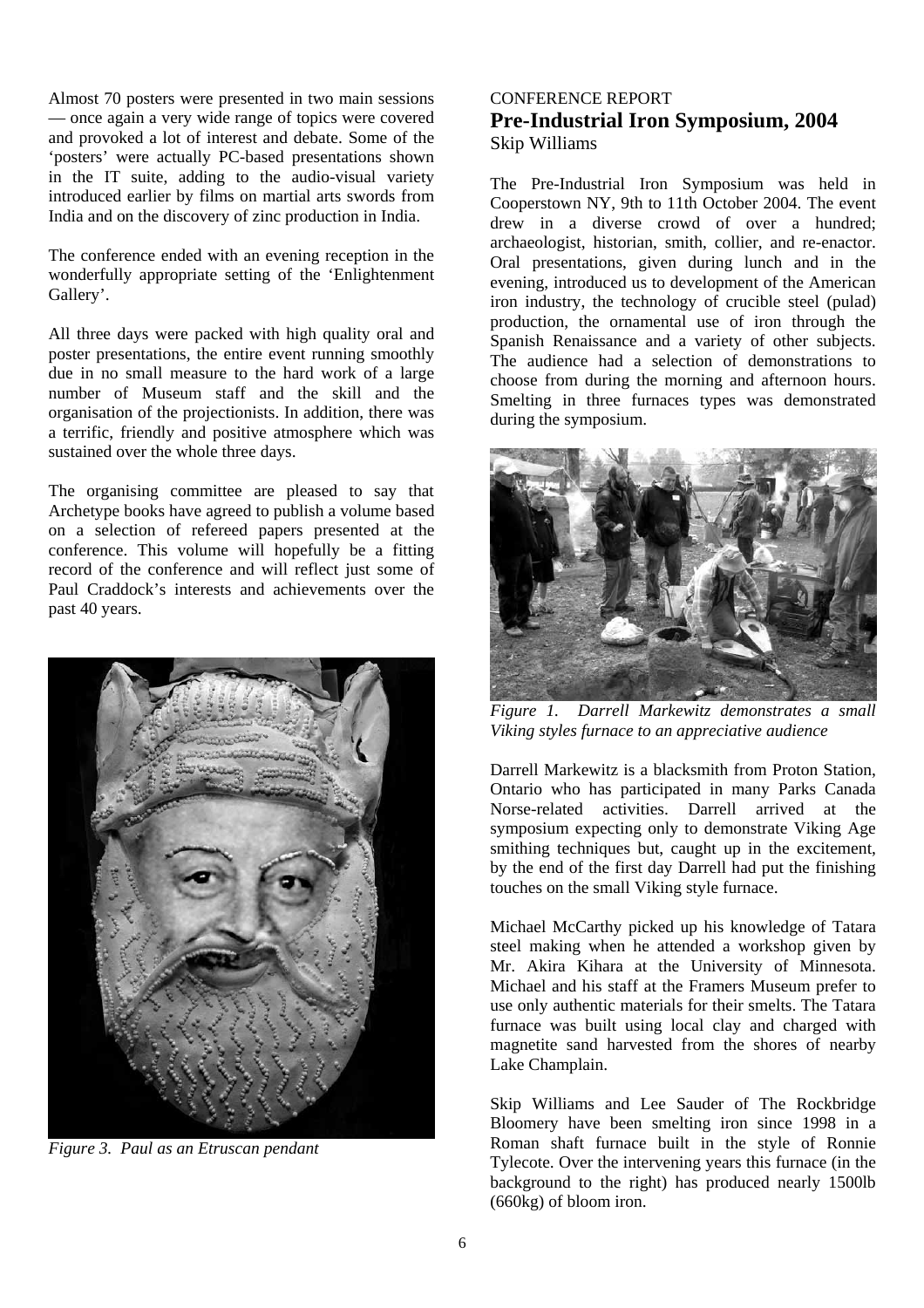Fires were lit in the three furnaces in mid-afternoon on Sunday and smelting proceeded according to the whim and fancy of the individual furnace. The small Viking furnace was charged with ore and charcoal for 5 hours before smelting was stopped and produced a nicely shaped bloom containing several pounds of soft iron. The Sauder/Williams furnace continued to burn into the darkness of late evening and provided quite a show when the furnace was opened. With the crowding standing back a reasonable distance form the hot slag sprays, a 40lb (18kg) bloom was pulled from the tap arch, set upon an oak stump, and then drawn out and quartered by a team of sledge hammer wielding blacksmiths. The evening ended late with the pulling down of the Tatara where we found, nestled in the charcoal bed at the base of the vitrified and slagged furnace walls, a 25lb (11kg) bloom of steel known as Tama-hagane.

Metallurgical study of the blooms, ores and clay materials is being done by Elizabeth Hendrix at MIT. We are expecting her to present her results at the 2005 Symposium. Iron from the symposium smelts has been forged by Michael McCarthy at the Farmer's Museum and by Steven Mankowski at Colonial Williamsburg and the artifacts will be on display at the 2005 symposium.

The positive response from the attendees was overwhelming. We hope that this may become the first of a series of symposia on Early Iron. Thanks go to everyone who volunteered, especially the charcoal sorters! We hope to see you at the 2005 gathering (details below).

### FORTHCOMING CONFERENCE **Early Iron II**

8–10th October 2005, The Farmer's Museum, Cooperstown, New York, USA

The EarlyIron II Symposium will be held at The Farmers Museum in Cooperstown New York, 8th to 10th October, 2005.

We again hope to attract folks from across the spectrum of interest in early iron-making processes: historical, archaeological, metallurgical, and artistic. Throughout the weekend there will be a variety of lectures, presentations, and smelting and forging demonstrations. On Saturday evening several bloomery furnaces will be run followed by a bloom smithing session.

In addition to the Symposium events, there will also be a hands-on workshop in bloomery smelting taught by Michael McCarthy, Darrell Markewitz, Skip Williams, and Lee Sauder. Workshop participants will be organized in teams of 3–5 people each. On Saturday each team will build a Coated Tyle Furnace, a small clay bloomery based on a commercial terra cotta chimney tile (for details see: http://iron.wlu.edu/ Bloomery\_Iron.htm). The furnaces will be run on Sunday with Monday devoted to bloom smithing. The bloom will be divided among the team members as they see fit.

Cost for the symposium will be \$150 for the weekend, including breakfast and lunch. The cost of the smelting workshop is \$700 per team. The cost of the workshop includes Symposium registration, so participation in the workshop is only slightly more than the symposium.

For further info or registration call Karen Wyckoff of the Farmer's Museum at (607) 547-1410, or email Michael McCarthy at michael@hammerinhand.com

# FORTHCOMING CONFERENCE **HMS Annual Conference,**

9–11th September 2005, Middleham, Yorkshire, UK

The conference will be held at the Key Centre, Middleham, near Leyburn in North Yorkshire and will focus on the mining and metallurgy of lead and silver but not to the exclusion of other metals. We are expecting presentations on work carried out as far afield as Bolivia and Greece as well as more local investigations on the early working of lead and iron.

Booking forms were circulated with the last newsletter and are available on the Internet at http://www.exeter.ac.uk/~pfclaugh/mhinf/hmsbook.rtf or by contacting Dr Peter Claughton, Blaenpant Morfil, Clynderwen, Pembs. Wales SA66 7RE, E-mail: P.F.Claughton@exter.ac.uk Tel. no. 01437 532578

#### FORTHCOMING CONFERENCE **Beautiful Measurement**

24th November 2005, British Museum, London

The British Museum and the Worshipful Company of Scientific Instrument Makers join forces to celebrate the craft and the 50th anniversary of the founding of the Livery with a day of lectures and demonstrations which will appeal to the general public and the specialist.

Have you ever wondered what an Astrolabe is? What does a Nocturnal do? Who used an Armillary Sphere?